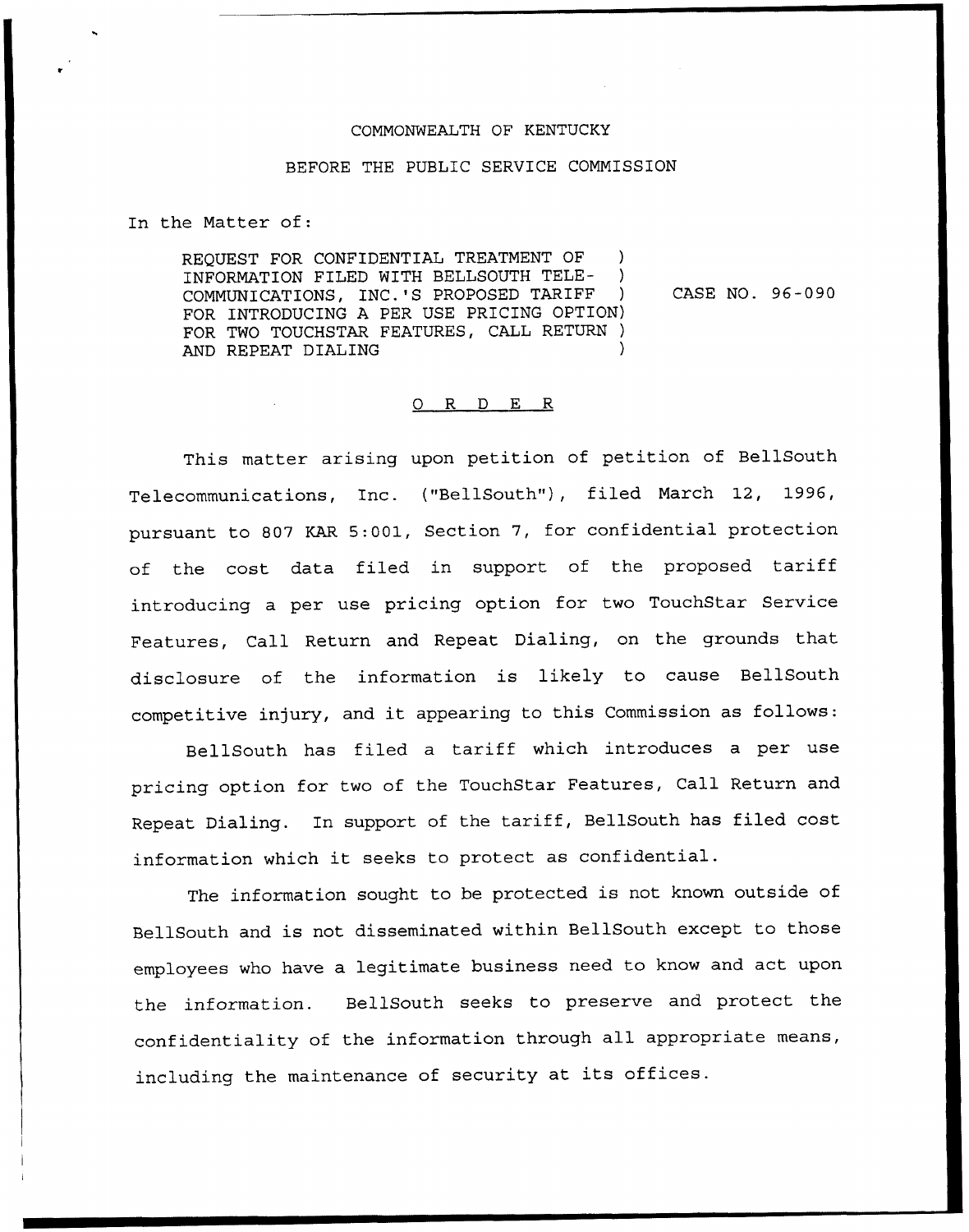KRS 61.872 (1) requires information filed with the Commission to be available for public inspection unless specifically exempted by statute. Exemptions from this requirement are provided in KRS 61.878(1). That subsection of the statute exempts several categories of information. One category exempted in paragraph (c) 1 of that subsection is commercial information confidentially disclosed to the Commission which if made public would permit an unfair commercial advantage to competitors of the party from whom the information was obtained. To qualify for the exemption, the party claiming confidentiality must demonstrate actual competition and <sup>a</sup> likelihood of substantial competitive injury if the information is disclosed. Competitive injury occurs when disclosure of the information gives competitors an unfair business advantage.

Competitors for TouchStar Service are providers of customer premises equipment and, with the advent of competition, will include other local exchange carriers. The switch-specific costs and demand data in the study would enable competitors to determine how much growth BellSouth expects in demand for the services, which they could use in determining when to begin offering their competing services. Also, the revenue and cost studies contained in the information sought to be protected would enable BellSouth's competitors to determine BellSouth's cost and contribution from the service which they could use when marketing their competing services. Therefore, disclosure of the information is likely to

 $-2-$